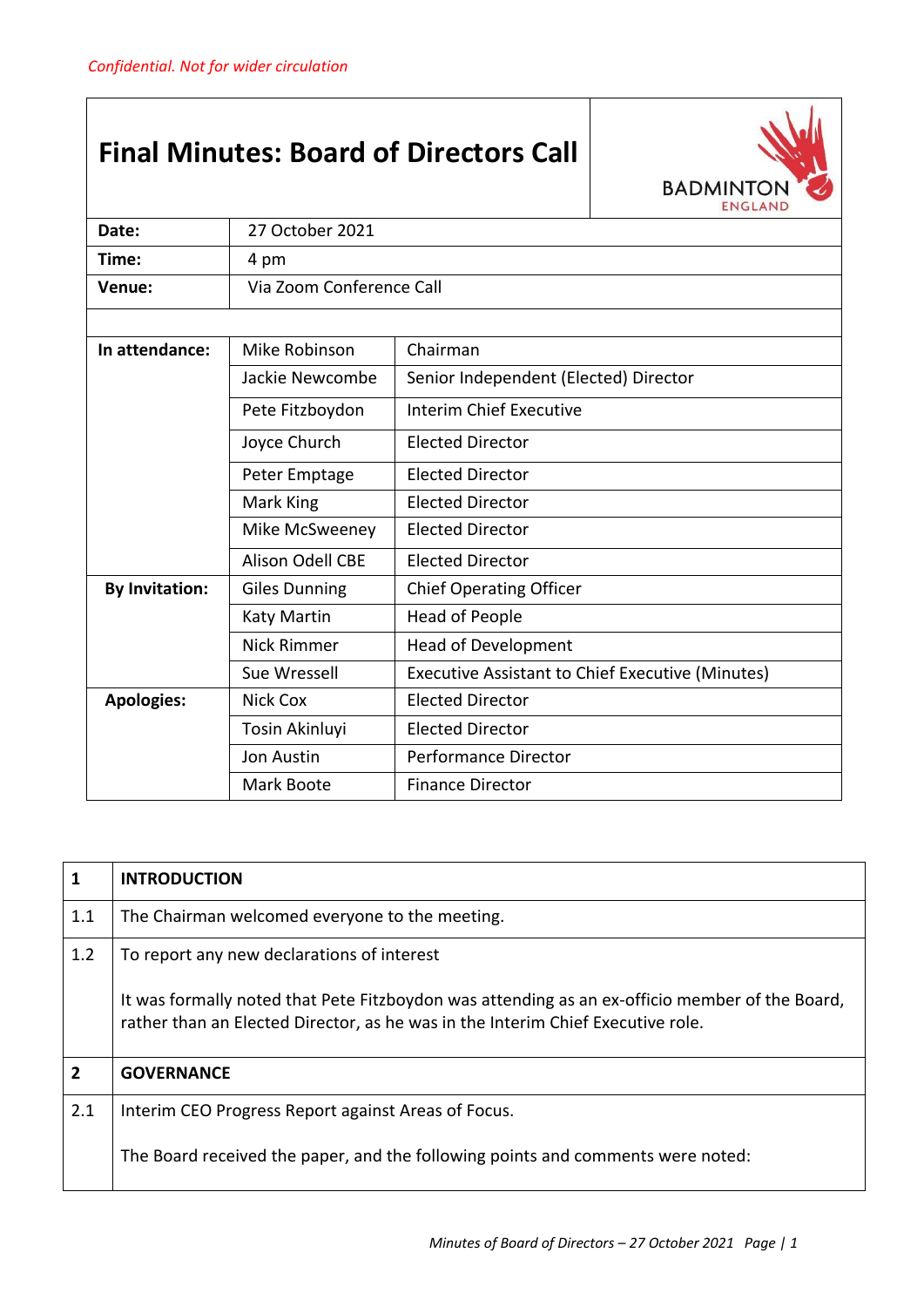|     | Phase 2 of the Sport England Investment bid was being drafted and this would be sent to<br>Sport England shortly for their initial feedback. Once feedback had been received, the bid<br>would be tidied up and circulated to the Board to review before completion and                                                                                 |  |
|-----|---------------------------------------------------------------------------------------------------------------------------------------------------------------------------------------------------------------------------------------------------------------------------------------------------------------------------------------------------------|--|
|     | submission to Sport England on 5 November.<br>The bid builds on the priorities already agreed during Phase 1, but additional context and<br>$\bullet$<br>detail had been added, including an action plan and a more detailed budget. It also<br>includes a self-diagnostic, identifying immediate priorities against six elements.                      |  |
|     | The Sport England Board would review the submission at their investment meeting, due<br>$\bullet$<br>to take place during the week commencing 20 December. Notification was expected<br>from them later that week.                                                                                                                                      |  |
|     | The Interim Chief Executive was working on a role mapping and 'first impressions' view,<br>$\bullet$<br>which was designed to be provided to the new permanent Chief Executive, when in post.<br>This was a live document, and he hoped that a report would be provided to the Board at<br>the November meeting.                                        |  |
|     | The Return to Play plan was discussed and more detail was provided to the Board about<br>$\bullet$<br>the ongoing work within the Plan with regards to clubs, tournaments, and facilities.<br>$\bullet$                                                                                                                                                 |  |
|     | The Plan had been the focus for many of the teams within Badminton England, ensuring<br>that getting people back to play was the biggest focus now and data/insight gathering<br>was playing a big part in that to identify where support was needed the most.<br>A more comprehensive picture of the Return to Play would be brought back to the Board |  |
|     | at the November meeting. (ACTION: NR)                                                                                                                                                                                                                                                                                                                   |  |
|     | Please refer to the Action Items Register for updated actions (appended).                                                                                                                                                                                                                                                                               |  |
| 2.2 | To receive an update on Organisation Culture                                                                                                                                                                                                                                                                                                            |  |
|     | The Interim Chief Executive updated the Board on the work undertaken so far and the following<br>points and comments were noted:                                                                                                                                                                                                                        |  |
|     | A very positive session with all staff was held earlier in the month, looking at the<br>summary-level staff results of the Survey Report.                                                                                                                                                                                                               |  |
|     | Staff had worked in groups to delve into the reasons why the results looked as they did,<br>$\bullet$<br>what the root causes might have been and started to consider what steps could be taken<br>to address and change in the future.                                                                                                                 |  |
|     | The Board were updated on the six main issues that arose from the session:<br>$\bullet$                                                                                                                                                                                                                                                                 |  |
|     | Information was being shared but not necessarily in the way staff needed it.<br>$\qquad \qquad \blacksquare$                                                                                                                                                                                                                                            |  |
|     | There are a few negative behaviours that need to be remedied, although not toxic nor<br>$\qquad \qquad \blacksquare$<br>damaging.                                                                                                                                                                                                                       |  |
|     | The vision/mission needs to have staff input to ensure it is inspiring and aspirational and<br>unites everyone                                                                                                                                                                                                                                          |  |
|     | Identify priorities, stick to them and do them well - doing less, but better.<br>$\qquad \qquad \blacksquare$                                                                                                                                                                                                                                           |  |
|     | Staff development and investment into the team<br>-                                                                                                                                                                                                                                                                                                     |  |
|     | Many of the staff are tired and run down from the last two years.<br>$\blacksquare$                                                                                                                                                                                                                                                                     |  |
|     | The next steps were confirmed: five workshops with staff were being planned to unpick<br>$\bullet$<br>further the issues and look forward to some possible solutions. This would be drafted<br>into a plan that would be brought back to the Board. (ACTION: PFB)                                                                                       |  |
|     |                                                                                                                                                                                                                                                                                                                                                         |  |